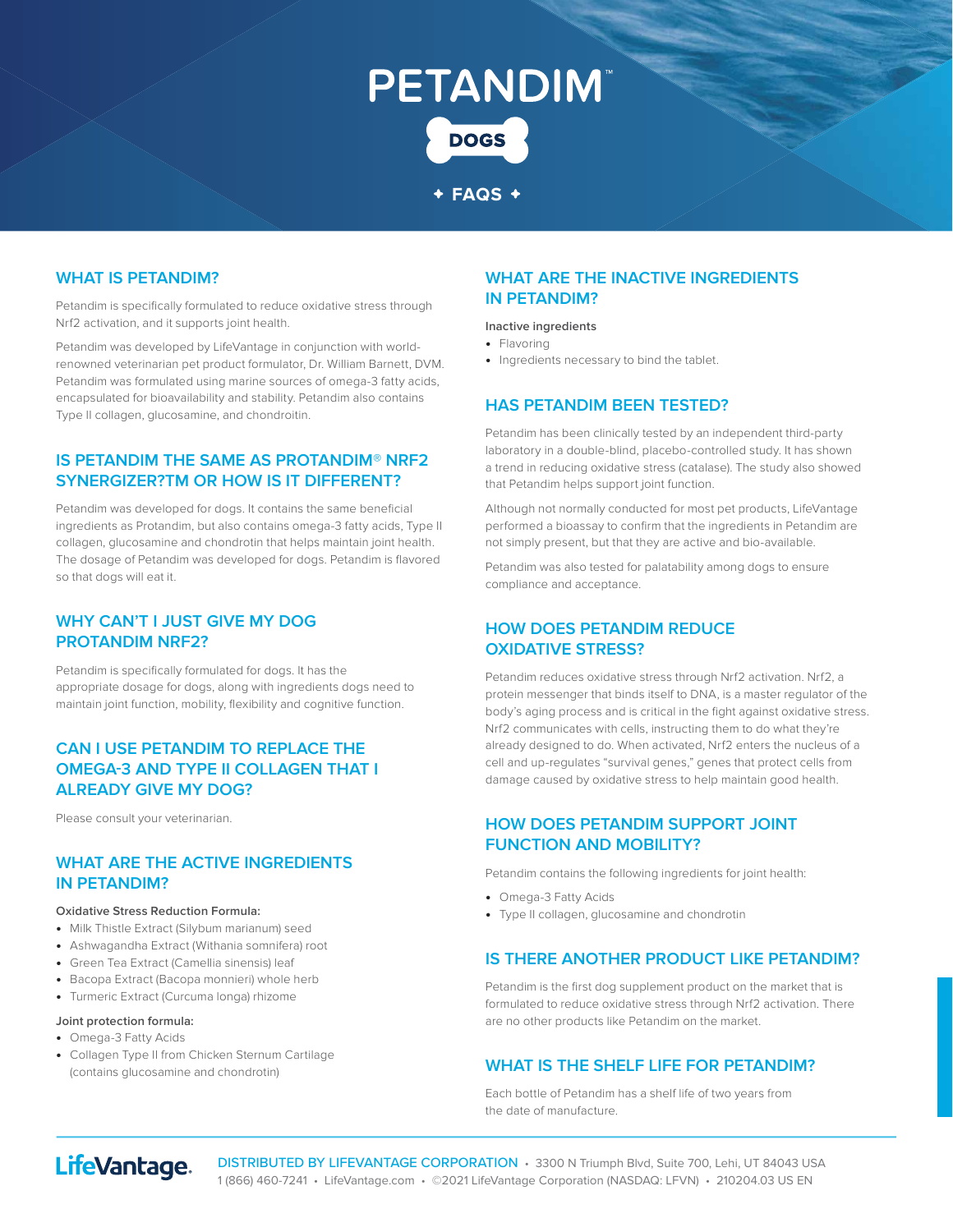#### **WHERE CAN I FIND THE EXPIRATION DATE?**

The product expiration date is printed adjacent to the product bar code.

#### **IS MY DOG TOO OLD TO TAKE PETANDIM?**

Petandim is recommended for all dogs over 12 weeks old and who weigh more than 4 pounds.

#### **IS THE PETANDIM SAFE FOR OTHER ANIMALS?**

Petandim was specifically formulated for dogs and has not been tested on other animals.

#### **WILL PETANDIM INTERFERE WITH OTHER MEDICATIONS MY DOG IS TAKING?**

Although there are no known interactions, always consult your dog's veterinarian and tell him or her about all the medications and supplements that you give your dog.

#### **IS PETANDIM SUITABLE FOR ALL BREEDS?**

Petandim was developed for all dog breeds.

#### **HOW SOON CAN I EXPECT TO SEE RESULTS IN MY DOG?**

It may take up to 60 days to see improved flexibility, activity, better health and cognitive function in your dog.

#### **WILL MY DOG EAT PETANDIM?**

Petandim has been formulated with flavors dogs love and tested for palatability to ensure compliance and acceptance.

#### **IS PETANDIM CERTIFIED ORGANIC?**

Petandim is not certified organic.

#### **IS PETANDIM NATURAL?**

The active ingredients in Petandim are from natural sources.

#### **DOES PETANDIM CONTAIN YEAST?**

Petandim does not contain yeast.

#### **DOES PETANDIM CONTAIN SUGAR?**

Petandim does not contain sugar.

#### **IS PETANDIM GRAIN FREE?**

Petandim is grain free.

#### **IS PETANDIM GLUTEN FREE?**

Petandim is gluten free.

#### **IS PETANDIM A VEGAN PRODUCT?**

Petandim is not a vegan product.

#### **IS PETANDIM FDA APPROVED?**

The FDA does not pre-approve dog supplements before they go on the market.

#### **WHAT IS THE NASC?**

The National Animal Supplement Council (NASC) is a trade association dedicated to protecting and enhancing the health of companion animals. Members (Purina, Hartz Mountain and others) are committed to the highest standards of quality for animal supplements and follow the guidelines that FDA has established for human supplements.

#### **WHAT IS THE NASC SEAL ON THE PETANDIM LABEL?**

The NASC (National Animal Supplement Council) Quality Seal assures consumers that manufacturers displaying the seal on their products have met rigorous quality control and labeling standards, and have passed a comprehensive quality system audit. The Seal program is part of the non-profit NASC's effort to promote consumer access to superior health and nutritional supplements for companion animals—primarily dogs, cats and horses.

The NASC Quality Seal underscores LifeVantage's commitment to offering innovative, science-based products of the highest quality for people and the animals we love.

#### **IS PETANDIM PATENTED?**

Petandim is not patented at this time.

#### **HOW WAS JOINT HEALTH MEASURED IN THE PETANDIM CLINICAL STUDY?**

Joint health was measured by dog owners' reported observation.



DISTRIBUTED BY LIFEVANTAGE CORPORATION • 3300 N Triumph Blvd, Suite 700, Lehi, UT 84043 USA 1 (866) 460-7241 • LifeVantage.com • ©2021 LifeVantage Corporation (NASDAQ: LFVN) • 210204.03 US EN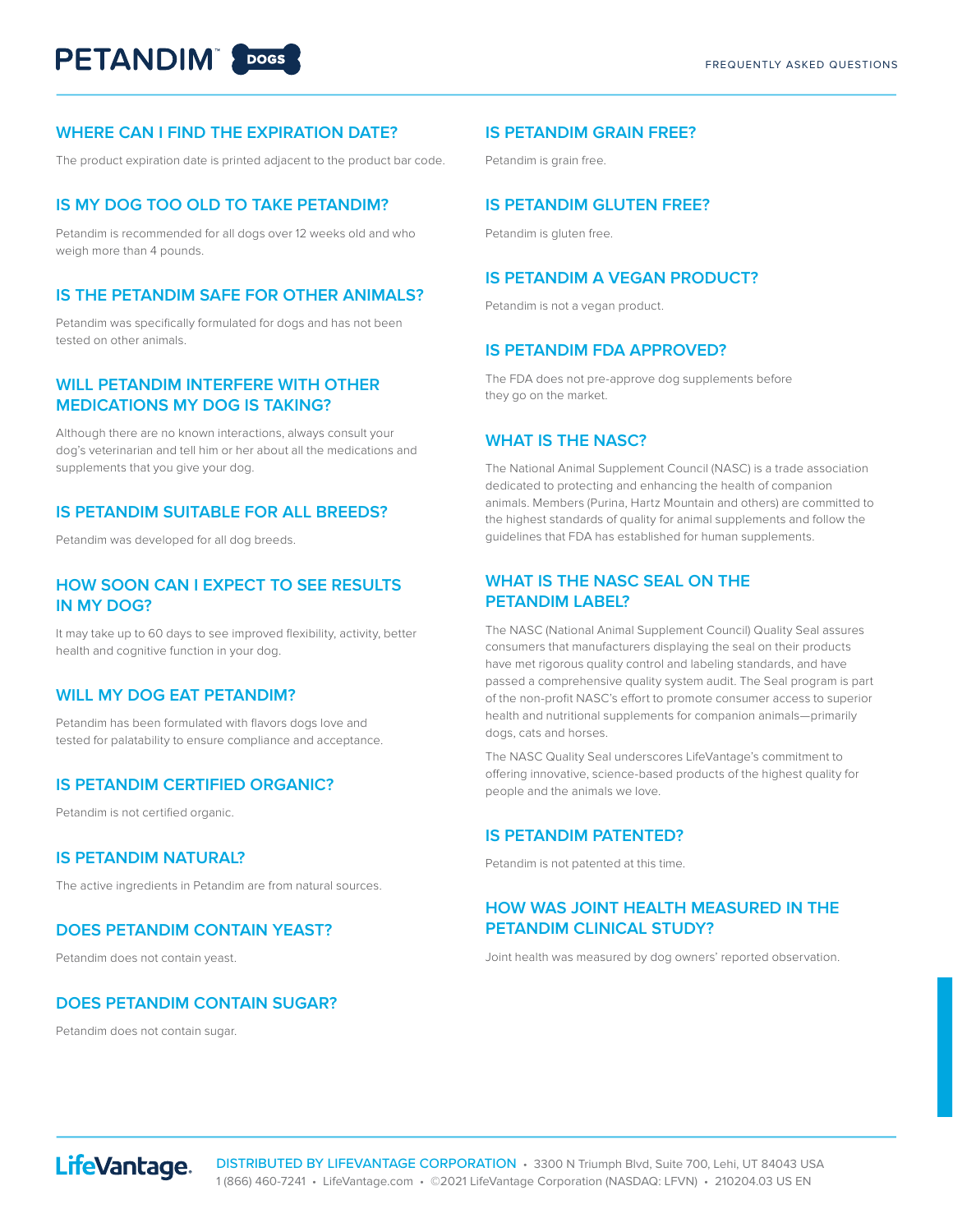## **PETANDIM** 20065

## *Product Testing*

#### **WAS A CLINICAL TRIAL CONDUCTED?**

LifeVantage conducted a double-blind, placebo-controlled study administered by an independent third-party veterinarian who specializes in conducting clinical research trials.

#### **WHAT WERE THE RESULTS OF THE CLINICAL TRIAL?**

**Test subjects in the Petandim study showed:**

- **•** A trend in the reduction of oxidative stress
- **•** Supports joint health.
- **•** Palatability acceptance

#### **HAVE THE RESULTS OF THE CLINICAL TRIAL BEEN PUBLISHED?**

The results of the Petandim study have not yet been published, as further testing are still under way.

### *Dosage*

#### **HOW MANY TABLETS OF PETANDIM SHOULD I GIVE MY DOG EACH DAY?**

The dosage depends on your dog's weight, according to the table below:

| DIRECTIONS for daily tablet use: |                               |                                |                       |                               |  |  |
|----------------------------------|-------------------------------|--------------------------------|-----------------------|-------------------------------|--|--|
| <b>TOY</b><br>$(4-10$ lbs)       | <b>SMALL</b><br>$(11-29$ lbs) | <b>MEDIUM</b><br>$(30-69$ lbs) | LARGE<br>(70-109 lbs) | <b>GIANT</b><br>$(110 + 1bs)$ |  |  |
| $\frac{1}{2}$<br>tablet          | tablet                        | ノ<br>tablet                    | 3<br>tablet           | tablet                        |  |  |
| (Dosage is based on weight)      |                               |                                |                       |                               |  |  |

#### **HOW LONG WILL A BOTTLE OF PETANDIM LAST?**

It depends on how many dogs are being dosed from a single bottle. However, assuming that only one dog is using each bottle then it will last according to the table below:

| <b>TOY</b>   | <b>SMALL</b>  | <b>MEDIUM</b> | LARGE        | <b>GIANT</b>  |
|--------------|---------------|---------------|--------------|---------------|
| $(4-10$ lbs) | $(11-29$ lbs) | $(30-69$ lbs) | (70-109 lbs) | $(110 + Ibs)$ |
| months       | month         | weeks         | days         | week          |

#### **HOW MANY BOTTLES OF PETANDIM SHOULD I BUY FOR MY DOG EACH MONTH?**

It depends on how many dogs are being dosed from a single bottle. However, assuming that only one dog is using each bottle, you will need to purchase according to the table below:

| <b>TOY</b>                                              | <b>SMALL</b>  | <b>MEDIUM</b> | LARGE          | <b>GIANT</b>  |
|---------------------------------------------------------|---------------|---------------|----------------|---------------|
| $(4-10$ lbs)                                            | $(11-29$ lbs) | $(30-69$ lbs) | $(70-109$ lbs) | $(110 + Ibs)$ |
| $\frac{1}{2}$<br>bottle<br>(1 bottle every<br>2 months) | bottle        | bottles       | bottles        | bottles       |

#### **HOW MANY TABLETS OF PETANDIM ARE IN A BOTTLE?**

There are 30 chewable tablets in each bottle.

#### **CAN I GIVE PETANDIM TO MY DOG AS A TREAT?**

Petandim is an animal health product not a treat or reward.

#### **SHOULD I GIVE MY DOG THE ENTIRE DOSAGE OF PETANDIM AT ONCE?**

It is recommended that you give your dog the entire dosage at one time.

#### **CAN I GIVE PETANDIM TO MY PUPPY?**

Petandim is recommended for dogs that are over 12 weeks old and weigh at least 4 pounds.

#### **HOW DO I GIVE A HALF A TABLET OF PETANDIM TO MY DOG?**

Break the Petandim tablet along the score line, or use a pill splitter to break the tablet.

#### **WILL MY DOG HAVE BETTER RESULTS IF I GIVE HIM/HER MORE THAN THE RECOMMENDED AMOUNT OF PETANDIM?**

Your dog's recommended dosage is determined by his/her weight. You should give your dog the correct amount each day.

#### **CAN I GIVE MORE THAN THE RECOMMENDED AMOUNT OF PETANDIM TO MY DOG?**

You should give the recommended dosage of Petandim.

## LifeVantage.

DISTRIBUTED BY LIFEVANTAGE CORPORATION • 3300 N Triumph Blvd, Suite 700, Lehi, UT 84043 USA 1 (866) 460-7241 • LifeVantage.com • ©2021 LifeVantage Corporation (NASDAQ: LFVN) • 210204.03 US EN